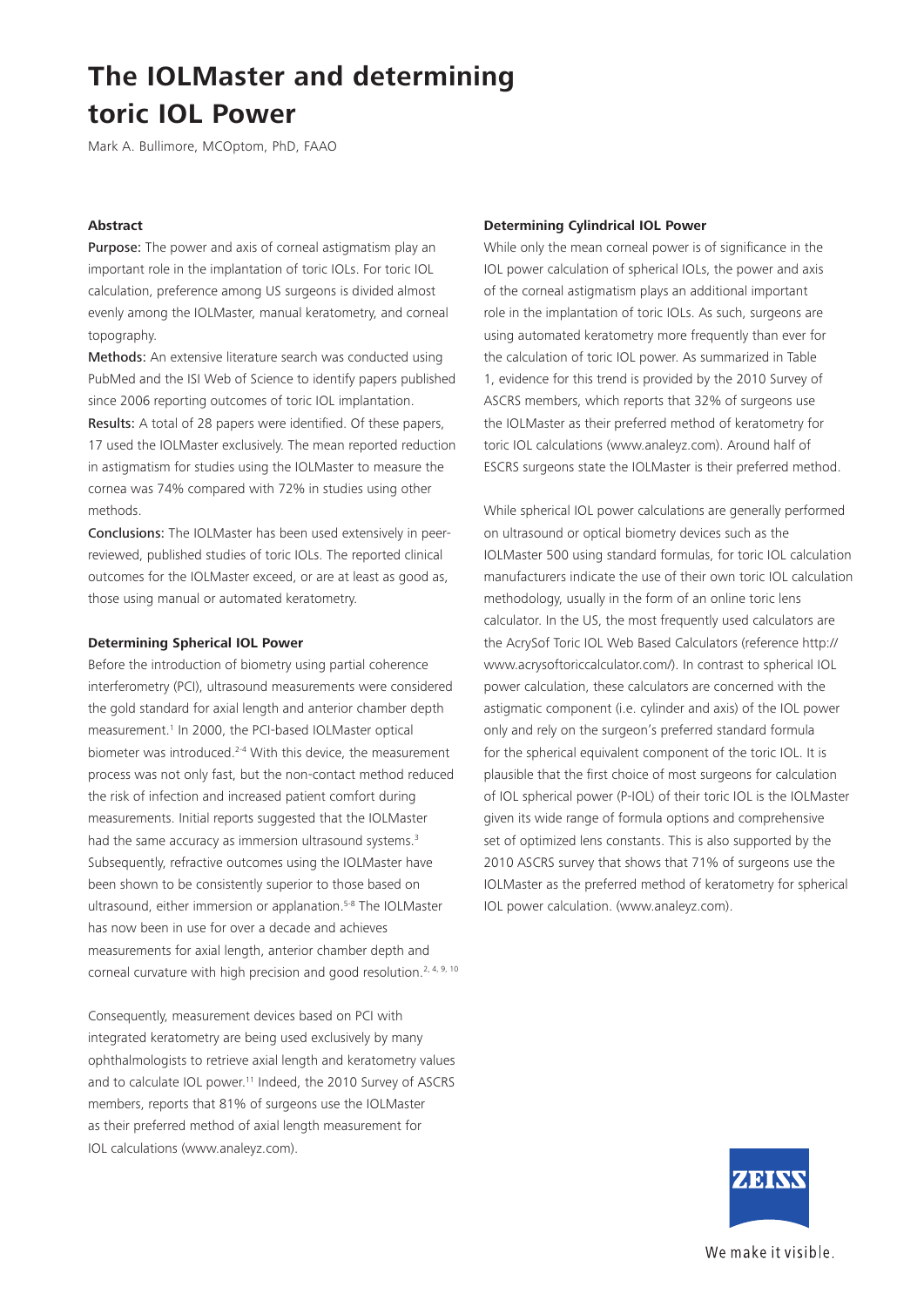|                                      | Preferred Method of Keratometry |               |                       |      |  |  |
|--------------------------------------|---------------------------------|---------------|-----------------------|------|--|--|
| 2010 Survey of US ASCRS Members      | Spherical IOL calculation       |               | Toric IOL calculation |      |  |  |
|                                      | N                               | $\frac{0}{0}$ | Ν                     | $\%$ |  |  |
| Manual Keratometry                   | 73                              | 16%           | 138                   | 32%  |  |  |
| Automated Keratometry                | 30                              | 7%            | 24                    | 6%   |  |  |
| <b>IOLMaster</b>                     | 315                             | 71%           | 139                   | 32%  |  |  |
| Lenstar LS 900                       | 10                              | 2%            |                       | 2%   |  |  |
| Corneal Topography/ Corneal Analyzer | 18                              | 4%            | 126                   | 29%  |  |  |

**Table 1. Results of the 2010 surveys of ASCRS members** (source - www.analeyz.com) (SOURCE - WWW.ANALEYZ.COM)

For toric IOL calculation, preference among US surgeons is divided almost evenly among the IOLMaster, manual keratometry, and corneal topography. In Europe, around half of the surgeons prefer to use the IOLMaster for toric IOL calculation. Corneal topography accounts for 30% of preferences with manual keratometry preferred by only 9% of European surgeons.

Why do so many prefer the IOLMaster? The answer is contained in Table 2, which summarizes the excellent surgical outcomes for toric IOLs with keratometry data from the published literature using the IOLMaster. The surgical studies demonstrate outcomes with the IOLMaster that equal or surpass those with other methods.

### **Equivalence in IOL Outcomes from toric IOL studies comparing the IOLMASTER and other Techniques**

An extensive literature search was conducted using PubMed and the ISI Web of Science to identify papers published since 2006 reporting outcomes of toric IOL implantation. Papers in languages other than English were excluded, as were those in journals without an ISI Impact Factor. Papers on multifocal toric IOLs, post-refractive surgery patients, and keratoconus patients were also excluded.

A total of 28 papers were identified and listed in Table 2. Of these papers, 17 used the IOLMaster exclusively. The remaining studies report using manual keratometry, automated keratometry and the Orbscan. Table 2 describes the main refractive outcomes, and when available, the preoperative refractive and corneal astigmatism, the refractive astigmatism at the last postoperative visit, and the misalignment of the lens at that visit. Wherever possible, the reduction in astigmatism was calculated using the refractive astigmatism at the last postoperative visit and the preoperative refractive astigmatism. If the authors had calculated this, their value was used.

There are many variables associated with the studies including IOL type (although most use the AcrySof), degree of astigmatism, and sample size. Thus a rigorous analysis of success rates was not performed. Nonetheless, some comparison is appropriate. The mean reported reduction in astigmatism for studies using the IOLMaster to measure the cornea was 74% compared with 72% in studies using other methods. Note that the publication reporting the results of the initial AcrySof study reported a reduction in astigmatism of 57–65% using manual keratometry<sup>39</sup>. Five of the IOLMaster studies reported reductions in astigmatism above 80%. None of the studies using other methods reported reductions as high as 80%.

The outcomes of these studies were dependent on the correct alignment of the toric IOL. This is a product of the surgeons' skill and the stability of the IOL. For every 3 degrees of misalignment, around 10% of the planned astigmatic correction is lost. It is thus not surprising that two of the poorest outcomes (58% reduction in astigmatism) occurred in studies with the largest mean misalignment: 12.5 and 8.9 degrees [Jin et al. (2010)<sup>16</sup>; Koshy et al. (2010)<sup>17</sup>].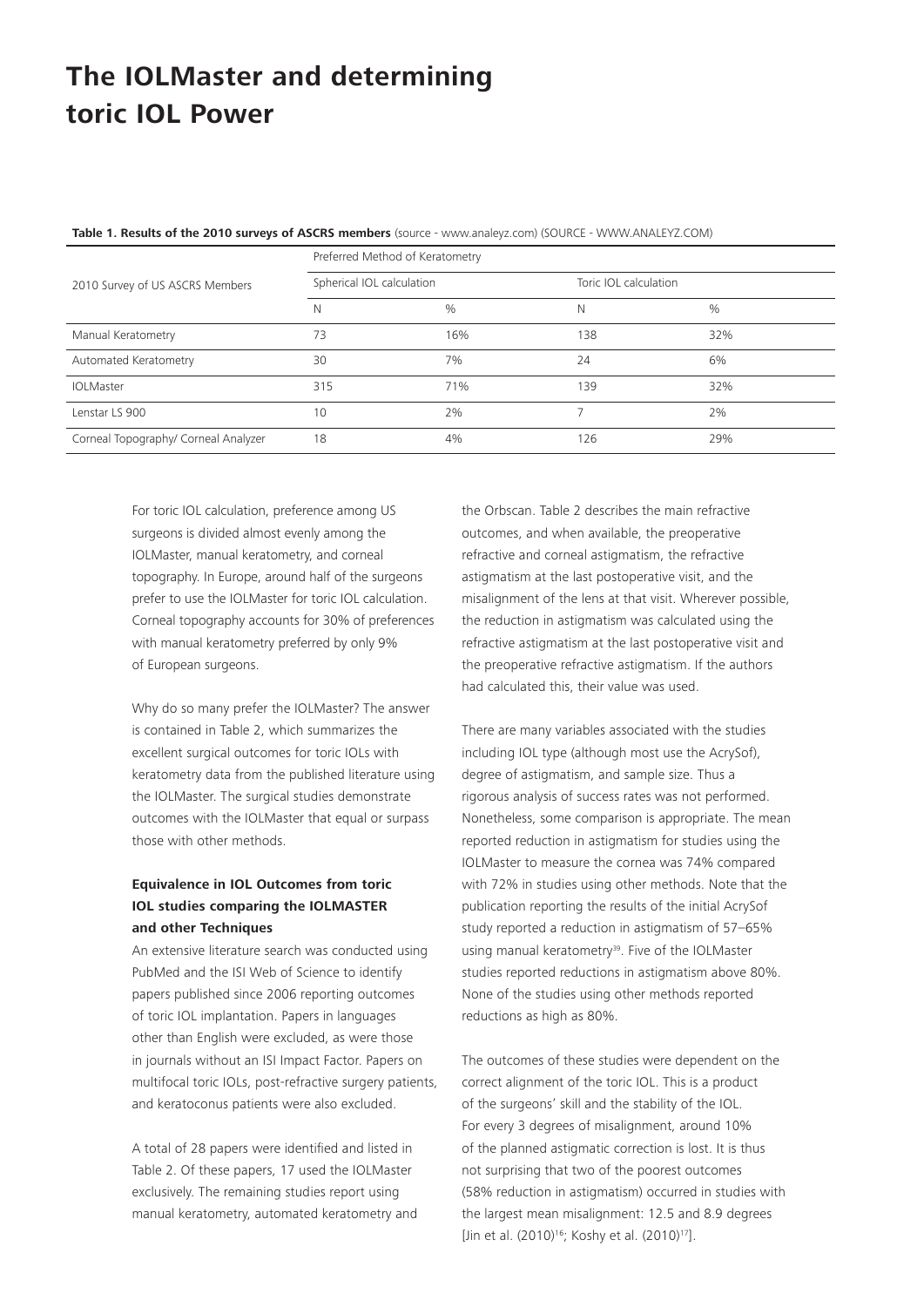| Author                               | Country N  |     | <b>IOL</b>               | Pre-Op Cyl:<br><b>Rx</b> | Pre-Op Cyl:<br>Ks | Post-Op Cyl:<br><b>Rx</b> | Rotation<br>(Deg) | <b>Reduction in</b><br>Astigmatism |
|--------------------------------------|------------|-----|--------------------------|--------------------------|-------------------|---------------------------|-------------------|------------------------------------|
| <b>IOLMaster</b>                     |            |     |                          |                          |                   |                           |                   |                                    |
| Bauer et al. (2008) <sup>18</sup>    | NL.        | 53  | AcrySof<br>SN60T3-5      | $2.21 \pm 1.10$          | $2.31 \pm 0.72$   | $0.27 \pm 0.24$           | $3.5 \pm 1.9$     | 88%                                |
| Mendicute et al.<br>$(2008)^{19}$    | ES.        | 30  | AcrySof<br>SN60T3-5      | $2.34 \pm 1.28$          | 2.35              | $0.72 \pm 0.43$           | $3.6 \pm 3.1$     | 69%                                |
| Dardzhikova et al.<br>$(2009)^{20}$  | CA         | 111 | AcrySof<br>SN60T3-5      | $1.25 \pm 0.87$          | $1.63 \pm 0.67$   | $0.32 \pm 0.38$           | $95\% \le 10$     | 74%                                |
| Mendicute et al.<br>$(2009)^{21}$    | ES         | 20  | AcrySof<br>SN60T3-5      | $1.75 \pm 0.71$          | 1.90              | $0.62 \pm 0.46$           | $3.5 \pm 2.0$     | 65%                                |
| Ahmed et al. (2010) <sup>22</sup> CA |            | 234 | AcrySof<br>SN60T3-5      |                          | $1.7 \pm 0.4$     | $0.4 \pm 0.4$             | $2 \pm 2$         | 76%*                               |
| Alio et al. (2010) <sup>23</sup>     | ES         | 21  | Acri.<br>Comfort         | $4.46 \pm 2.23$          | $3.73 \pm 1.79$   | $0.45 \pm 0.63$           |                   | 90%                                |
| Jin et al. (2010) <sup>16</sup>      | DE         | 19  | Various                  | $3.76 \pm 1.66$          | $2.91 \pm 1.63$   | $1.59 \pm 1.02$           | $12.5 \pm 6.7$    | 58%                                |
| Koshy et al. (2010) <sup>17</sup>    | UK         | 30  | AcrySof<br>SN60T3-5      | 2.00                     | $1.97 \pm 0.58$   | $0.84 \pm 0.41$           | $8.9 \pm 8.2$     | 58%                                |
| Mingo-Botin et al.<br>$(2010)^{24}$  | SP         | 20  | AcrySof                  | $1.89 \pm 0.57$          | $1.73 \pm 0.59$   | $0.61 \pm 0.41$           | $3.7 \pm 3.0$     | 68%                                |
| Statham et al.<br>$(2010)^{25}$      | <b>AUS</b> | 12  | AcrySof<br><b>SN60T3</b> | 0.87                     | 1.06              | 0.33                      |                   | 62%                                |
| Alio et al. (2011) <sup>26</sup>     | SP         | 27  | AcrySof<br>SN60T3-7      | $2.87 \pm 0.78$          | $2.20 \pm 0.71$   | $0.94 \pm 0.40$           | 0 to 10           | 67%                                |
| Hoffmann et al.<br>$(2011)^{27}$     | DE         | 40  | AcrySof<br>SN60T6-9      | $3.81 \pm 1.18$          | $3.55 \pm 0.73$   | $0.67 \pm 0.32$           | $\overline{2}$    | 82%                                |
| Park et al. (2011) <sup>28</sup>     | <b>SK</b>  | 15  | AcrySof<br>SN60T3-5      | $1.94 \pm 0.56$          |                   | $0.57 \pm 0.26$           | $3.5 \pm 2.8$     | 71%                                |
| Poll et al. (2011) <sup>29</sup>     | <b>USA</b> | 77  | AcrySof<br>SN60T3-5      |                          | $2.10 \pm 0.72$   | $0.42 \pm 0.50$           |                   | 80%*                               |
| Tassignon et al.<br>$(2011)^{31}$    | <b>BE</b>  | 52  | Morcher 89A              | $2.69 \pm 1.38$          | $3.22 \pm 1.36$   | $0.43 \pm 0.63$           |                   | 84%                                |
| Visser et al. (2011) <sup>32</sup>   | NL, ES     | 67  | AcrySof<br>SN60T6-9      | $3.81 \pm 1.18$          |                   |                           | 3                 | 79%                                |
| Visser et al. (2011) <sup>33</sup>   | NL, ES     | 26  | Acrysof<br>SN60T3-9      | $3.05 \pm 1.58$          | $2.54 \pm 1.56$   | $0.46 \pm 0.40$           | $5.0 \pm 2.1$     | 85%                                |

#### **Table 2. Studies reporting refractive outcomes for toric IOLs.**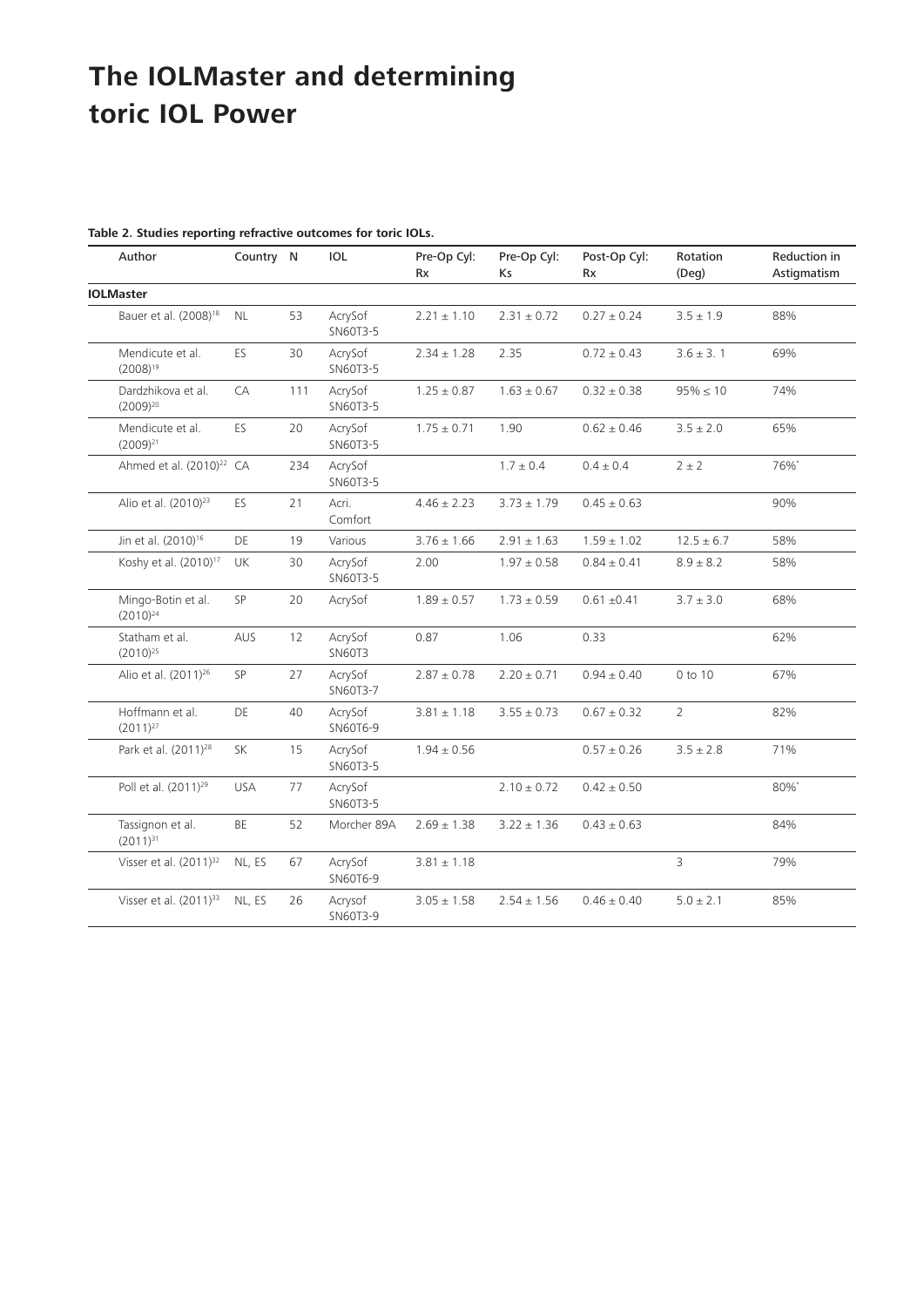|  |  | Table 2. Studies reporting refractive outcomes for toric IOLs. |
|--|--|----------------------------------------------------------------|
|  |  |                                                                |

|       | Author                                 | Country N   |     | <b>IOL</b>                | Pre-Op Cyl:<br><b>Rx</b> | Pre-Op Cyl:<br>Ks | Post-Op Cyl:<br><b>Rx</b> | Rotation<br>$($ Deq $)$ | <b>Reduction in</b><br>Astigmatism |
|-------|----------------------------------------|-------------|-----|---------------------------|--------------------------|-------------------|---------------------------|-------------------------|------------------------------------|
|       | <b>Auto-Keratometry</b>                |             |     |                           |                          |                   |                           |                         |                                    |
|       | De Silva et al.<br>$(2006)^{35}$       | <b>UK</b>   | 21  | MicroSil<br>6116TU        | $3.52 \pm 1.11$          | $3.08 \pm 0.76$   | $1.23 \pm 0.90$           | 5                       | 65%                                |
|       | Chang et al. (2008) <sup>37</sup>      | <b>USA</b>  | 100 | AcrySof<br>SN60T3-5       | 2.48                     | 0.53              |                           | $3.4 \pm 3.4$           | 79%                                |
|       | Entabi et al. (2011) <sup>40</sup>     | UK          | 33  | T-flex 623T               | $3.35 \pm 1.20$          | $2.94 \pm 0.89$   | $0.95 \pm 0.66$           | 3.4                     | 72%                                |
|       | Ernest and Potvin<br>$(2011)^{41}$     | <b>USA</b>  | 185 | AcrySof<br><b>SN60T3</b>  |                          | 1.08              | 0.31                      |                         | 71%*                               |
|       | Goggins et al.<br>$(2011)^{43}$        | <b>AUS</b>  | 38  | AcrySof<br>SN60T3-5       | $2.26 \pm 1.03$          | $2.55 \pm 1.16$   | $0.97 \pm 0.72$           | $1 \pm 2.3$             | 57%                                |
|       | Chua et al. (2012) <sup>44</sup>       | <b>SING</b> | 24  | AcrySof<br>SN60T3-5       |                          | $1.60 \pm 0.27$   | $0.52 \pm 0.36$           | $4.2 \pm 4.3$           | 68%                                |
|       | <b>Manual</b>                          |             |     |                           |                          |                   |                           |                         |                                    |
|       | Ruiz-Mesa et al<br>$(2009)^{38}$       | ES          | 32  | AcrySof<br>SN60T3-5       | $2.46 \pm 0.99$          | 2.28              | $0.53 \pm 0.30$           | $0.9 + 1.8$             | 78%                                |
|       | Holland et al.<br>$(2010)^{39}$        | <b>USA</b>  | 256 | AcrySof<br>SN60T3-5       | $3.35 \pm 1.20$          |                   | 0.59                      | 3.8                     | 57-65%                             |
| Other |                                        |             |     |                           |                          |                   |                           |                         |                                    |
|       | Zuberbuhler et al.<br>$(2008)^{36}$    | CH, UK      | 44  | AcrySof<br>SN60T3-5       | $3.35 \pm 1.20$          | $2.94 \pm 0.89$   | $0.95 \pm 0.66$           | $2.2 \pm 2.2$           | 79%                                |
|       | Pouyeh et al. (2011) <sup>30</sup> USA |             |     | 44+42 AcrySof<br>SN60T3-5 |                          | $2.40 \pm 0.85$   | $0.48 \pm 1.2*$           |                         | 80%*                               |
|       | Gayton and Seabolt<br>$(2011)^{42}$    | <b>USA</b>  | 230 | AcrySof<br>SN60T3-5       | $1.60 \pm 1.20$          |                   | $0.40 \pm 0.60$           |                         | 75%                                |

#### **Summary and conclusion**

In summary, the IOLMaster has been used extensively as described in peer-reviewed, published studies of toric IOLs. The predominance of the IOLMaster speaks to its perceptions within the surgical community. The reported clinical outcomes for the IOLMaster exceed, or are at least as good as, those using manual or automated keratometry.

Given the above summarized data, why are more surgeons not using the IOLMaster keratometry for toric IOL calculations? Given the above summarized data, one would expect an increasing number or surgeons to switch in future. Some authoritative sources advocate for manual keratometry, but little or no data are presented to support the need for its use. The surgical studies tabulated above demonstrate evidence-based outcomes with the IOLMaster that equal or surpass those with other methods.

A study to be published in the Journal of Cataract and Refractive Surgery this summer, demonstrates excellent agreement between the IOLMaster and manual keratometry. Any differences in cylinder power and axis were relatively small, less than the manufacturing tolerances for IOLs, and thus considered of marginal clinical relevance. The IOLMaster also has superior repeatability.

Based on the summarized clinical outcomes in the published literature, measurements obtained with the IOLMaster should give results that match or exceed those for alternative approaches for toric lens power calculations.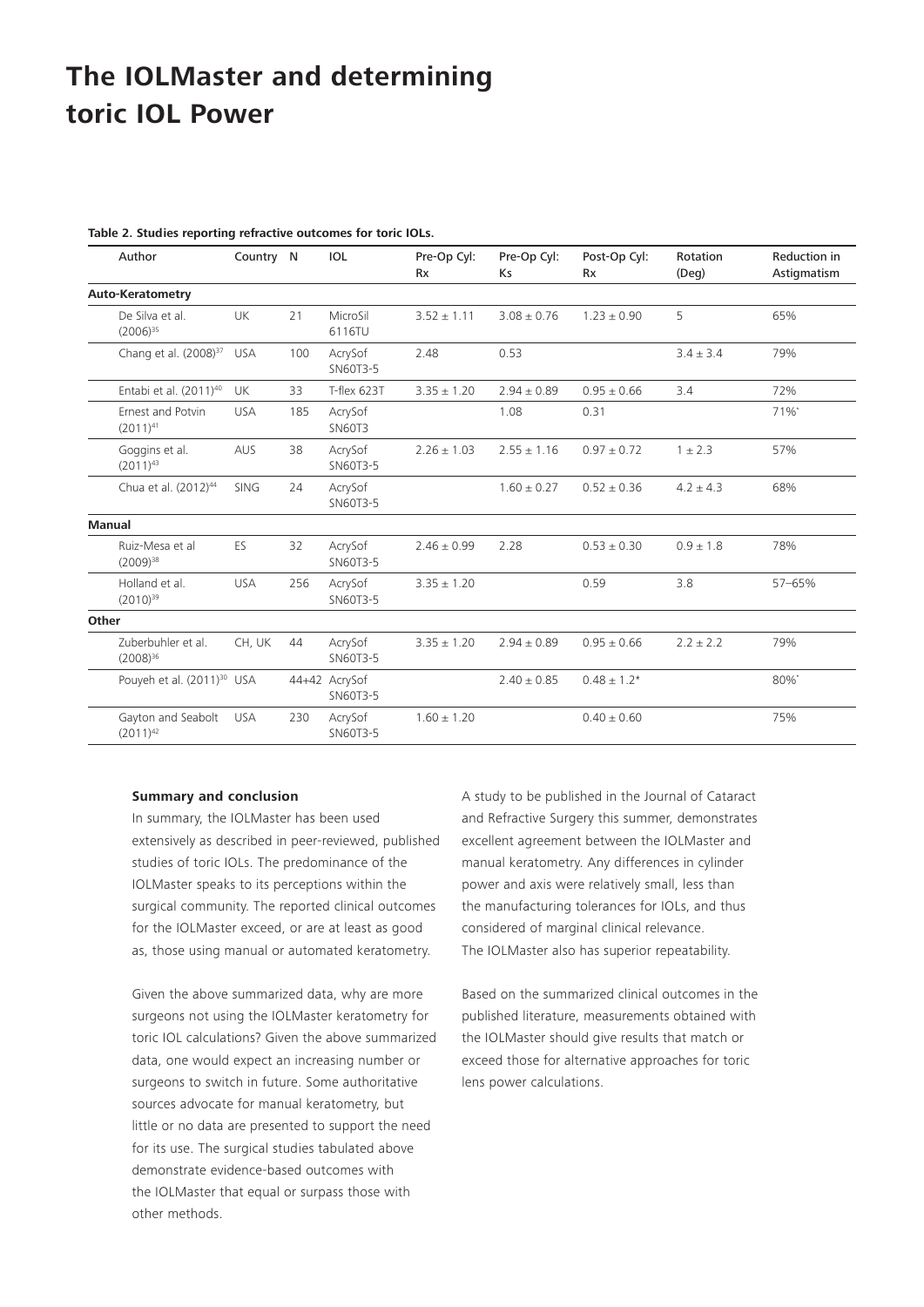### **References**

- 1. Rabsilber TM, Jepsen C, Auffarth GU, Holzer MP. Intraocular lens power calculation: clinical comparison of 2 optical biometry devices. J Cataract Refract Surg 2010;36:230-4.
- 2. Drexler W, Findl O, Menapace R, Rainer G, Vass C, Hitzenberger CK, Fercher AF. Partial coherence interferometry: a novel approach to biometry in cataract surgery. Am J Ophthalmol 1998;126:524-34.
- 3. Haigis W, Lege B, Miller N, Schneider B. Comparison of immersion ultrasound biometry and partial coherence interferometry for intraocular lens calculation according to Haigis. Graefes Arch Clin Exp Ophthalmol 2000;238:765-73.
- 4. Kiss B, Findl O, Menapace R, Wirtitsch M, Drexler W, Hitzenberger CK, Fercher AF. Biometry of cataractous eyes using partial coherence interferometry: clinical feasibility study of a commercial prototype I. J Cataract Refract Surg 2002;28:224-9.
- 5. Connors R, 3rd, Boseman P, 3rd, Olson RJ. Accuracy and reproducibility of biometry using partial coherence interferometry. J Cataract Refract Surg 2002;28:235-8.
- 6. Madge SN, Khong CH, Lamont M, Bansal A, Antcliff RJ. Optimization of biometry for intraocular lens implantation using the Zeiss IOLMaster. Acta Ophthalmol Scand 2005;83:436-8.
- Olsen T. Improved accuracy of intraocular lens power calculation
- with the Zeiss IOLMaster. Acta Ophthalmol Scand 2007;85:84-7.
- 8. Packer M, Fine IH, Hoffman RS, Coffman PG, Brown LK. Immersion A-scan compared with partial coherence interferometry: outcomes analysis. J Cataract Refract Surg 2002;28:239-42.
- 9. Santodomingo-Rubido J, Mallen EA, Gilmartin B, Wolffsohn JS. A new non-contact optical device for ocular biometry. Br J Ophthalmol 2002;86:458-62.
- 10. Sheng H, Bottjer CA, Bullimore MA. Ocular component measurement using the Zeiss IOLMaster. Optom Vis Sci 2004;81:27-34.
- 11. Shammas HJ, Chan S. Precision of biometry, keratometry, and refractive measurements with a partial coherence interferometry-keratometry device. J Cataract Refract Surg 2010;36:1474-8.
- 12. Jin GJ, Crandall AS, Jones JJ. Intraocular lens exchange due to incorrect lens power. Ophthalmology 2007;114:417-24.
- 13. Norrby S. Sources of error in intraocular lens power calculation. J Cataract Refract Surg 2008;34:368-76.
- 14. Hoffmann PC, Hutz WW. Analysis of biometry and prevalence data for corneal astigmatism in 23,239 eyes. J Cataract Refract Surg 2010;36:1479-85.
- Hill W, Osher R, Cooke D, Solomon K, Sandoval H, Salas-Cervantes R, Potvin R. Simulation of toric intraocular lens results: manual keratometry versus dual-zone automated keratometry from an integrated biometer. J Cataract Refract Surg 2011;37:2181-7.
- 16. Jin H, Limberger IJ, Ehmer A, Guo H, Auffarth GU. Impact of axis misalignment of toric intraocular lenses on refractive outcomes after cataract surgery. J Cataract Refract Surg 2010;36:2061-72.
- 17. Koshy JJ, Nishi Y, Hirnschall N, Crnej A, Gangwani V, Maurino V, Findl O. Rotational stability of a single-piece toric acrylic intraocular lens. J Cataract Refract Surg 2010;36:1665-70.
- 18. Bauer NJ, de Vries NE, Webers CA, Hendrikse F, Nuijts RM. Astigmatism management in cataract surgery with the AcrySof toric intraocular lens. J Cataract Refract Surg 2008;34:1483-8.
- 19. Mendicute J, Irigoyen C, Aramberri J, Ondarra A, Montes-Mico R. Foldable toric intraocular lens for astigmatism correction in cataract patients. J Cataract Refract Surg 2008;34:601-7.
- 20. Dardzhikova A, Shah CR, Gimbel HV. Early experience with the AcrySof toric IOL for the correction of astigmatism in cataract surgery. Can J Ophthalmol 2009;44:269-73.
- 21. Mendicute J, Irigoyen C, Ruiz M, Illarramendi I, Ferrer-Blasco T, Montes-Mico R. Toric intraocular lens versus opposite clear corneal incisions to correct astigmatism in eyes having cataract surgery. J Cataract Refract Surg 2009;35:451-8.
- 22. Ahmed, II, Rocha G, Slomovic AR, Climenhaga H, Gohill J, Gregoire A, Ma J. Visual function and patient experience after bilateral implantation of toric intraocular lenses. J Cataract Refract Surg 2010;36:609-16.
- 23. Alio JL, Agdeppa MC, Pongo VC, El Kady B. Microincision cataract surgery with toric intraocular lens implantation for correcting moderate and high astigmatism: pilot study. J Cataract Refract Surg 2010;36:44-52.
- 24. Mingo-Botin D, Munoz-Negrete FJ, Won Kim HR, Morcillo-Laiz R, Rebolleda G, Oblanca N. Comparison of toric intraocular lenses and peripheral corneal relaxing incisions to treat astigmatism during cataract surgery. J Cataract Refract Surg 2010;36:1700-8.
- 25. Statham M, Apel A, Stephensen D. Comparison of the AcrySof SA60 spherical intraocular lens and the AcrySof Toric SN60T3 intraocular lens outcomes in patients with low amounts of corneal astigmatism. Clin Experiment Ophthalmol 2009;37:775-9.
- 26. Alio JL, Pinero DP, Tomas J, Aleson A. Vector analysis of astigmatic changes after cataract surgery with toric intraocular lens implantation. J Cataract Refract Surg 2011;37:1038-49.
- 27. Hoffmann PC, Auel S, Hutz WW. Results of higher power toric intraocular lens implantation. Cataract Refract Surg 2011;37:1411-8.
- 28. Park DH, Shin JP, Kim SY. Combined 23-gauge microincisonal vitrectomy surgery and phacoemulsification with AcrySof toric intraocular lens implantation: a comparative study. Eye (Lond) 2011;25:1327-32.
- 29. Poll JT, Wang L, Koch DD, Weikert MP. Correction of astigmatism during cataract surgery: toric intraocular lens compared to peripheral corneal relaxing incisions. J Refract Surg 2011;27:165-71.
- 30. Pouyeh B, Galor A, Junk AK, Pelletier J, Wellik SR, Gregori NZ, Trentacoste J. Surgical and refractive outcomes of cataract surgery with toric intraocular lens implantation at a resident-teaching institution. J Cataract Refract Surg 2011;37:1623-8.
- 31. Tassignon MJ, Gobin L, Mathysen D, Van Looveren J. Clinical results after spherotoric intraocular lens implantation using the bag-in-the-lens technique. J Cataract Refract Surg 2011;37:830-4.
- 32. Visser N, Ruiz-Mesa R, Pastor F, Bauer NJ, Nuijts RM, Montes-Mico R. Cataract surgery with toric intraocular lens implantation in patients with high corneal astigmatism J Cataract Refract Surg 2011;37:1403-10.
- 33. Visser N, Berendschot TT, Bauer NJ, Jurich J, Kersting O, Nuijts RM. Accuracy of toric intraocular lens implantation in cataract and refractive surgery. J Cataract Refract Surg 2011;37:1394-402.
- 34. Buckhurst PJ, Wolffsohn JS, Naroo SA, Davies LN. Rotational and centration stability of an aspheric intraocular lens with a simulated toric design. J Cataract Refract Surg 2010;36:1523-8.
- 35. De Silva DJ, Ramkissoon YD, Bloom PA. Evaluation of a toric intraocular lens with a Z-haptic. J Cataract Refract Surg 2006;32:1492-8.
- 36. Zuberbuhler B, Signer T, Gale R, Haefliger E. Rotational stability of the AcrySof SA60TT toric intraocular lenses: a cohort study. BMC Ophthalmol 2008;8:8.
- 37. Chang DF. Comparative rotational stability of single-piece open-loop acrylic and plate-haptic silicone toric intraocular lenses. J Cataract Refract Surg 2008;34:1842-7.
- 38. Ruiz-Mesa R, Carrasco-Sanchez D, Diaz-Alvarez SB, Ruiz-Mateos MA, Ferrer-Blasco T, Montes-Mico R. Refractive lens exchange with foldable toric intraocular lens. Am J Ophthalmol 2009;147:990-6, 6 e1.
- 39. Holland E, Lane S, Horn JD, Ernest P, Arleo R, Miller KM. The AcrySof Toric intraocular lens in subjects with cataracts and corneal astigmatism: a randomized, subject-masked, parallel-group, 1-year study. Ophthalmology 2010;117:2104-11.
- 40. Entabi M, Harman F, Lee N, Bloom PA. Injectable 1-piece hydrophilic acrylic toric intraocular lens for cataract surgery: efficacy and stability. J Cataract Refract Surg 2011;37:235-40.
- 41. Ernest P, Potvin R. Effects of preoperative corneal astigmatism orientation on results with a low-cylinder-power toric intraocular lens. J Cataract Refract Surg 2011;37:727-32.
- 42. Gayton JL, Seabolt RA. Clinical outcomes of complex and uncomplicated cataractous eyes after lens replacement with the AcrySof toric IOL. J Refract Surg 2011;27:56-62.
- 43. Goggin M, Moore S, Esterman A. Outcome of toric intraocular lens implantation after adjusting for anterior chamber depth and intraocular lens sphere equivalent power effects. Arch Ophthalmol 2011;129:998-1003.
- 44. Chua WH, Yuen LH, Chua J, Teh G, Hill WE. Matched comparison of rotational stability of 1-piece acrylic and plate-haptic silicone toric intraocular lenses in Asian eyes. J Cataract Refract Surg 2012.
- 45. Chen YA, Hirnschall N, Findl O. Evaluation of 2 new optical biometry devices and comparison with the current gold standard biometer. J Cataract Refract Surg 2011;37:513-7.
- 46. Elbaz U, Barkana Y, Gerber Y, Avni I, Zadok D. Comparison of different techniques of anterior chamber depth and keratometric measurements. Am J Ophthalmol 2007;143:48-53.
- 47. Rohrer K, Frueh BE, Walti R, Clemetson IA, Tappeiner C, Goldblum D. Comparison and evaluation of ocular biometry using a new noncontact optical low-coherence reflectometer. Ophthalmology 2009;116:2087-92.
- 48. Symes RJ, Ursell PG. Automated keratometry in routine cataract surgery: comparison of Scheimpflug and conventional values. J Cataract Refract Surg 2011;37:295-301.
- 49. Woodmass J, Rocha G. A comparison of Scheimpflug imaging simulated and Holladay equivalent keratometry values with partial coherence interferometry keratometry measurements in phakic eyes. Can J Ophthalmol 2009;44:700-4.
- Shirayama M, Wang L, Weikert MP, Koch DD. Comparison of corneal powers obtained from 4 different devices. Am J Ophthalmol 2009;148:528-35 e1.
- Nemeth J, Fekete O, Pesztenlehrer N. Optical and ultrasound measurement of axial length and anterior chamber depth for intraocular lens power calculation. J Cataract Refract Surg 2003;29:85-8.
- 52. Huynh SC, Mai TQ, Kifley A, Wang JJ, Rose KA, Mitchell P. An evaluation of keratometry in 6-year-old children. Cornea 2006;25:383-7.
- 53. Cruysberg LP, Doors M, Verbakel F, Berendschot TT, De Brabander J, Nuijts RM. Evaluation of the Lenstar LS 900 non-contact biometer. Br J Ophthalmol 2010;94:106-10.
- 54. Holzer MP, Mamusa M, Auffarth GU. Accuracy of a new partial coherence interferometry analyser for biometric measurements. Br J Ophthalmol 2009;93:807-10.
- 55. Jasvinder S, Khang TF, Sarinder KK, Loo VP, Subrayan V. Agreement analysis of LENSTAR with other techniques of biometry. Eye (Lond) 2011;25:717-24.
- 56. Shirayama M, Wang L, Koch DD, Weikert MP. Comparison of accuracy of intraocular lens calculations using automated keratometry, a Placido-based corneal topographer, and a combined Placido-based and dual Scheimpflug corneal topographer. Cornea 2010;29:1136-8.
- 57. Tang M, Chen A, Li Y, Huang D. Corneal power measurement with Fourier-domain optical coherence tomography. J Cataract Refract Surg 2010;36:2115-22.
- 58. Park JH, Kang SY, Kim HM, Song JS. Differences in corneal astigmatism between partial coherence interferometry biometry and automated keratometry and relation to topographic pattern. J Cataract Refract Surg 2011;37:1694-8.
- 59. Read SA, Collins MJ, Carney LG, Franklin RJ. The topography of the central and peripheral cornea. Invest Ophthalmol Vis Sci 2006;47:1404-15.